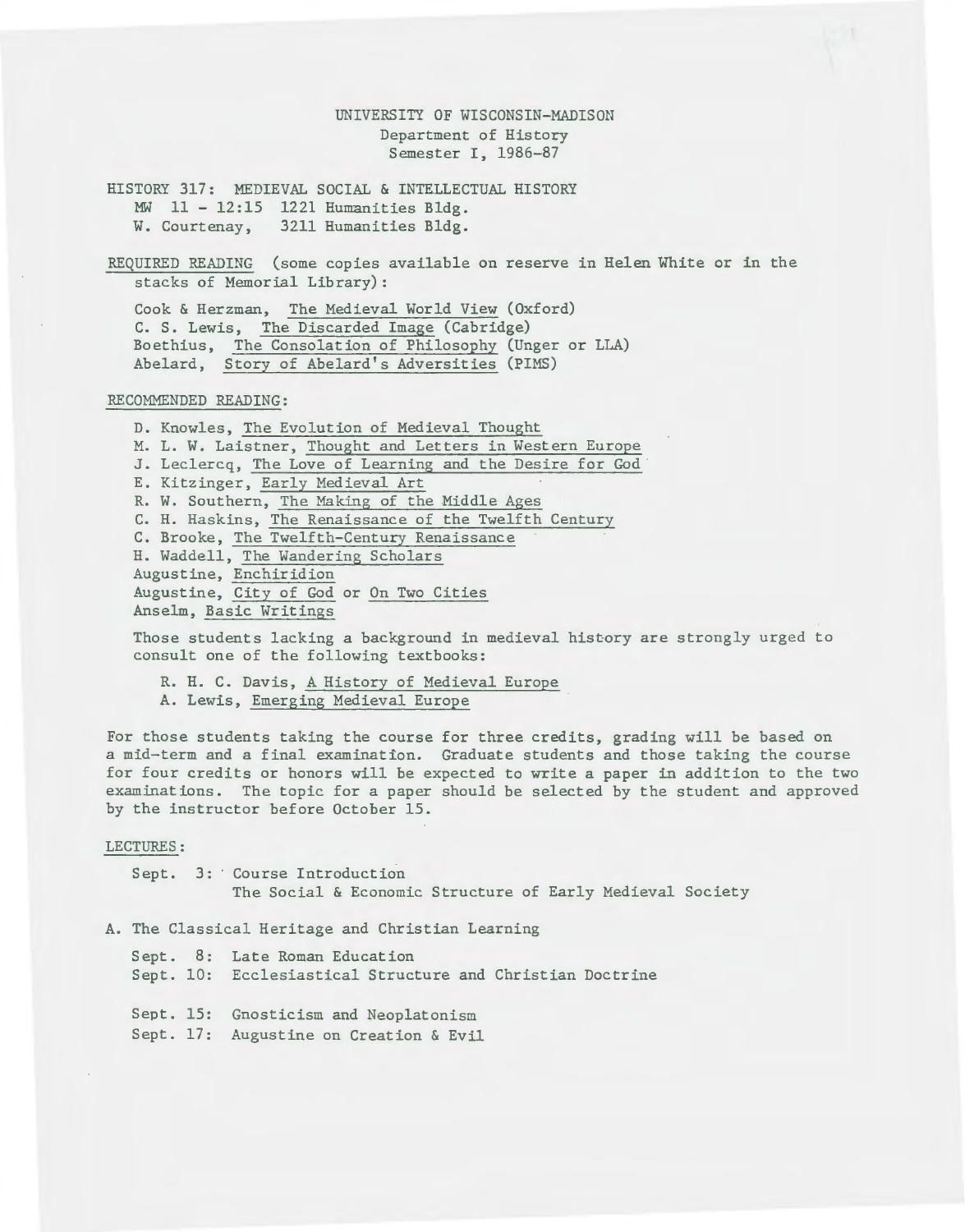The University of Wisconsin Department of History Semester I: (1986-87)

### History 317 Mr. Courtenay

# Books on Reserve Useful for History 317

- Cheyette, F. Lordship and Community (3 copies)
- Clagett, M. Twelfth Century Europe and the Foundations of Modern Society (4 copies)
- Copleston, P. & History *ot* Philosophy (3 copies)
- Courtenay, W. Judeo-Christian Heritage (5 copies)
- Davis, R. A History of Medieval Europe (2 copies)
- Ganshof, F. Feudalism (8 copies)
- Haskins, C. H. The Renaissance of the Twelfth Century (7 copies)
- Hoyt, R. S. Europe in the Middle Ages  $(3$  copies)
- Knowles, D. The Evolution of Medieval Thought (6 copies)
- Knowles, D. Great Historical Enterprises
- Laistner, M. L. W. Thought and Letters in Western Europe (4 copies)
- Leclercq, J. The Love of Learning and the Desire for God (1 copy)
- Lewis, A. Emerging Medieval Europe (4 copies)
- Morrall, J. B. Political Thought in Medieval Times (3 copies)
- Shapiro, H. Medieval Philosophy (6 copies)
- Southern, R. W. The Making of the Middle Ages (7 copies)
- Thrupp, S. Change in Medieval Society (5 copies)
- Thrupp, S. Early Medieval Society (2 copies)
- Université de Paris, Conference de Recherches sur les Pauvres et la Pauvreté (2 volumes)
- Abelard, P. Letters of Abelard and Heloise (1 copy)
- Kelly, A. Eleanor of Aguitaine and the Four Kings (1 copy)
- Gellner, E. "Concepts and Society," in Emmet, D. Sociological Theory and Philosophical Analysis (3 copies)
- Hagan, E. How Economic Growth Begins: A Theory of Social Change
- Mannheim, K. Essays on the Sociology of Knowledge
- Stark, W. The Sociology of Knowledge
- Bloch, M. Feudal Society
- White, L. Medieval Technology and Social Change
- Foster, G. "Peasant Society and the Image of the Limited Godd"
- Foster, G. "What is a Folk Culture"